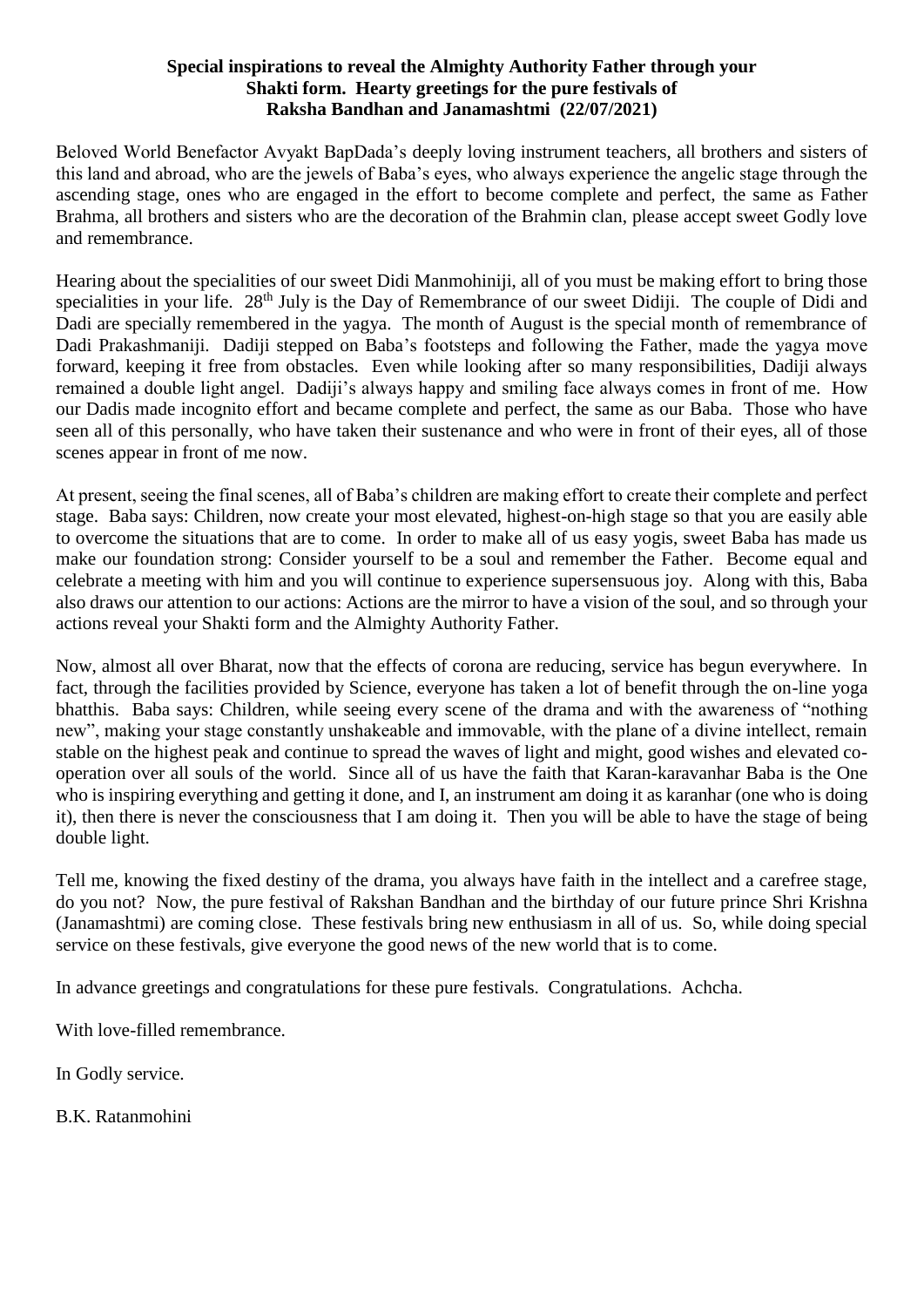## **Avyakt Signals - 2021 Homework for a Tapaswi life**

## **Experience the double-light angelic stage.**

- **1)** The angelic stage is a double-light stage and in it there is no burden of any task. For this, while performing actions, every now and again, exercise the mind with the incorporeal and the angelic stages. You saw Father Brahma in the sakar form, he was double light and for him there was no burden of service. Follow the father in the same way and you will easily become equal to the Father.
- **2)** You saw Father Brahma as a walking and moving angel, and experienced him to be beyond body consciousness. While performing actions and talking to others or giving directions, while increasing zeal and enthusiasm, he remained beyond the body and gave the experience of the subtle form of light. Follow the father in the same way. Constantly remain beyond the consciousness of the body. Let each one see your detached form. This is known as being angelic while in the body.
- **3)** In every situation, experience detachment in your attitude, vision and actions. This one is speaking, but it feels unique and lovely: lovely in a soul-conscious way. Along with the number one soul of Brahma, all of you also have to become angels and return to Paramdham. So, pay attention to the concentration of the mind. Keep your mind under your control.
- **4)** An angel flies, an angel doesn't walk. All of you continue to fly in the flying stage, for this, become double light. Whatever type of burden you have on your mind or intellect, give it to the Father.
- **5)** Now, keep this aim of your intense effort: I am a double light angel. While walking and moving around, increase the experience of the angelic form. Practise being bodiless. In order to finish any thoughts, sanskars or nature in a second, remain double light.
- **6)** The light of those who remain double light can never remain hidden. Even the light of a small torch or a matchstick cannot remain hidden, no matter where it is. So, this is spiritual light and so let everyone experience it.
- **7)** In order to experience the angelic stage, remain free from any type of wasteful or negative thought, word or deed. The burden of anything wasteful or negative doesn't allow you to become a double light angel. So Father Brahma is asking: Have you become a constantly light angel, free from this burden?
- **8)** In order to experience the angelic stage while coming into sound and discussing something in any type of atmosphere have a thought and then go beyond sound and stabilise yourself in the stage of a detached angel. Be a karma yogi one moment and be an angel the next moment, that is, be in the avyakt stage beyond sound. This practice will enable you to be victorious in the last paper.
- **9)** First of all, finish attachment to your body and then attachment to relatives and possessions will automatically finish. So, in order to become an angel, first of all practise: This body is for service, it is entrusted to me and I am just a trustee. Then see how easy it will be to become an angel.
- **10)** "Mine is one Baba" and everything is merged in this one "mine". The power of concentration will easily enable you to experience the avyakt angelic stage. To be able to stabilise your mind where you want, how you want and for however long you want is known as having your mind under your control. With the power of concentration alone, you can automatically experience a constantly angelic form.
- **11)** If you have love for Father Brahma, then become angelic like Father Brahma. Always see your angelic form of light in front of you as to what you have to become and see your future form. You are about to leave this one and adopt that one. When you experience this, then understand that you are close to perfection.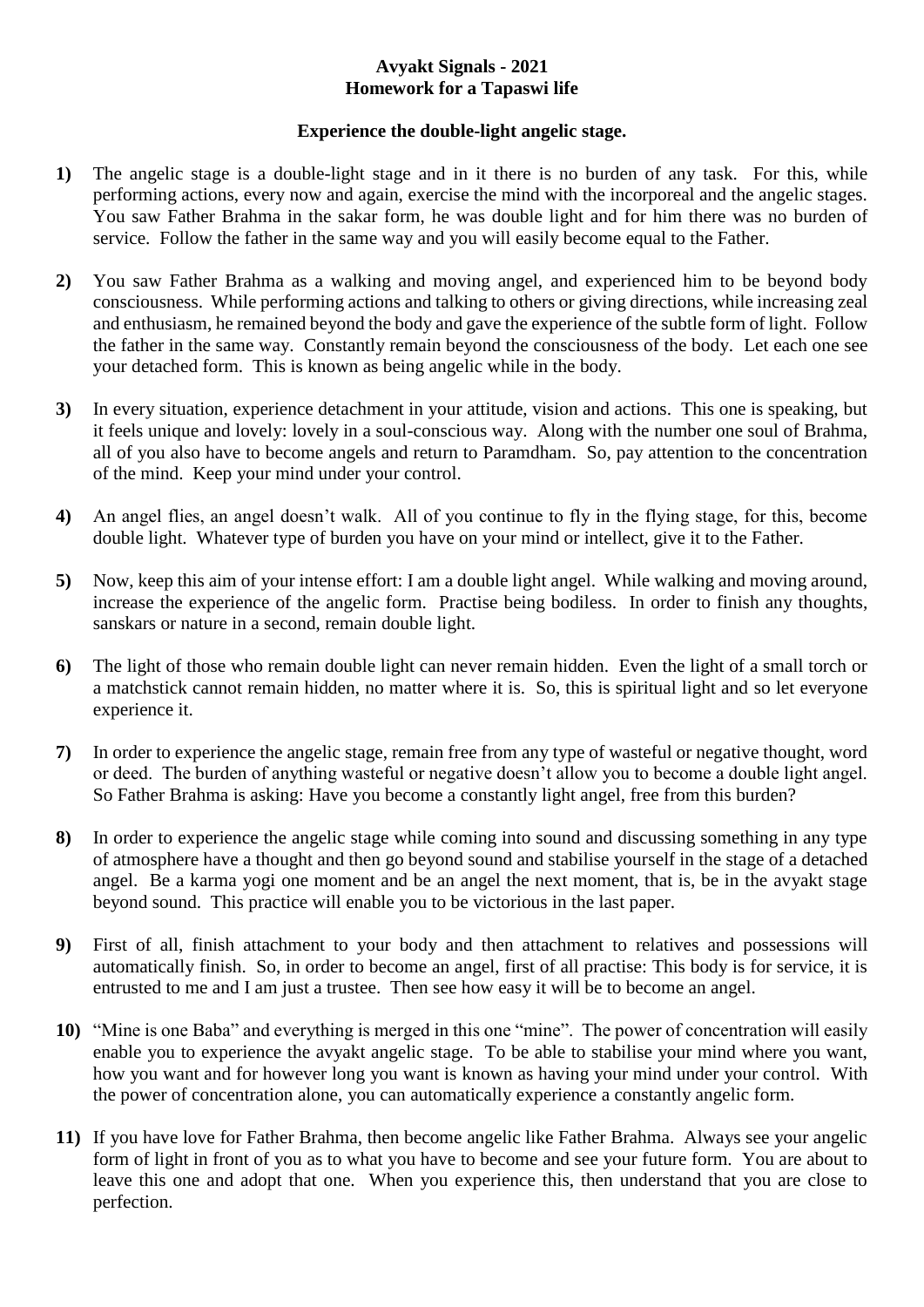- **12)** An angel means one who has all relationships with the one Father. Belong to the one Father and none other. Those who have all relationships with the one Father will experience all other relationships to be just for name sake. They will continue to dance with happiness.
- **13)** Just as in a physical way you change from one dress into another, in the same way, leave the awareness of the corporeal form and stabilise in your angelic form. Put on the angelic dress in a second. You need this practice over a long period of time, for only then will you be able to pass in the final period.
- **14)** In order to become an angel, check that you are becoming free from all bondages from all sides. If you are not becoming free it means that you are not close to your angelic life. Your destination is to fulfil all relationships with the One. Always keep your final angelic form in your awareness and then, as is your awareness, so will be your stage.
- **15)** Now, let the good wishes in your heart reach other souls. Reveal the power of silence. Each and every Brahmin child has this power of silence. Simply emerge this power with your mind and body. Concentrate the thoughts in your mind in one second and you will be able to spread the vibrations of the power of silence in the atmosphere through your angelic form.

#### **Become double light**

- **16)** By being double light, that is, by being stable in the soul-conscious form, you automatically experience lightness. Those who are double light in this way are called angels. Double light means those who always experience the flying stage.
- **17)** While having double responsibility, remain double light. By being double light, your lokik responsibilities will never tire you because you are a trustee. How can a trustee get tired? If you think it is your household and your family, then there will be a burden. If it is not yours, then how can it be a burden? Completely detached and loving, child and master.
- **18)** Hand over all your responsibilities to the Father, that is, give your burdens to the Father and you will become light. Surrender yourself with your intellect. If you surrender yourself with your intellect, nothing else will enter your intellect. Simply: everything belongs to the Father, everything is in the Father, and so nothing else remains.
- **19)** Double light means you do not have a burden of your nature and sanskars, not even the burden of waste thoughts. This is known as being light. To the extent that you remain light, accordingly you will experience the flying stage. If you have to work hard even slightly in having yoga, then definitely there is a burden. So, take support of "Baba, Baba!" and continue to fly.
- **20)** Always remember the aim: We have to become equal to the Father, and so just as the Father is light, we have to be double light. When you look at others, you become weak, so see Father and follow the Father. The elevated method for the flying stage is "Everything is Yours." Change the word "mine" into "Yours". When I am "Yours", the soul is light, and when everything is "Yours", you become light.
- **21)** In the beginning you used to practise walking in such a way, that because of your stage, others would think that a light is passing by. They would not see the body. With this practice you passed in every type of paper. Now that very bad times are coming, increase the practice of staying double light. Let others always see your form of light – this is your safety. As soon as they enter, let them see a fortress of light.
- **22)** Huge machines operate with a light (electricity) connection. All of you also, while performing actions, on the basis of your *connections*, become double light and continue to move one. When you have a double light stage, the words "hard word" and "difficult" finish. Finish the consciousness of the self and